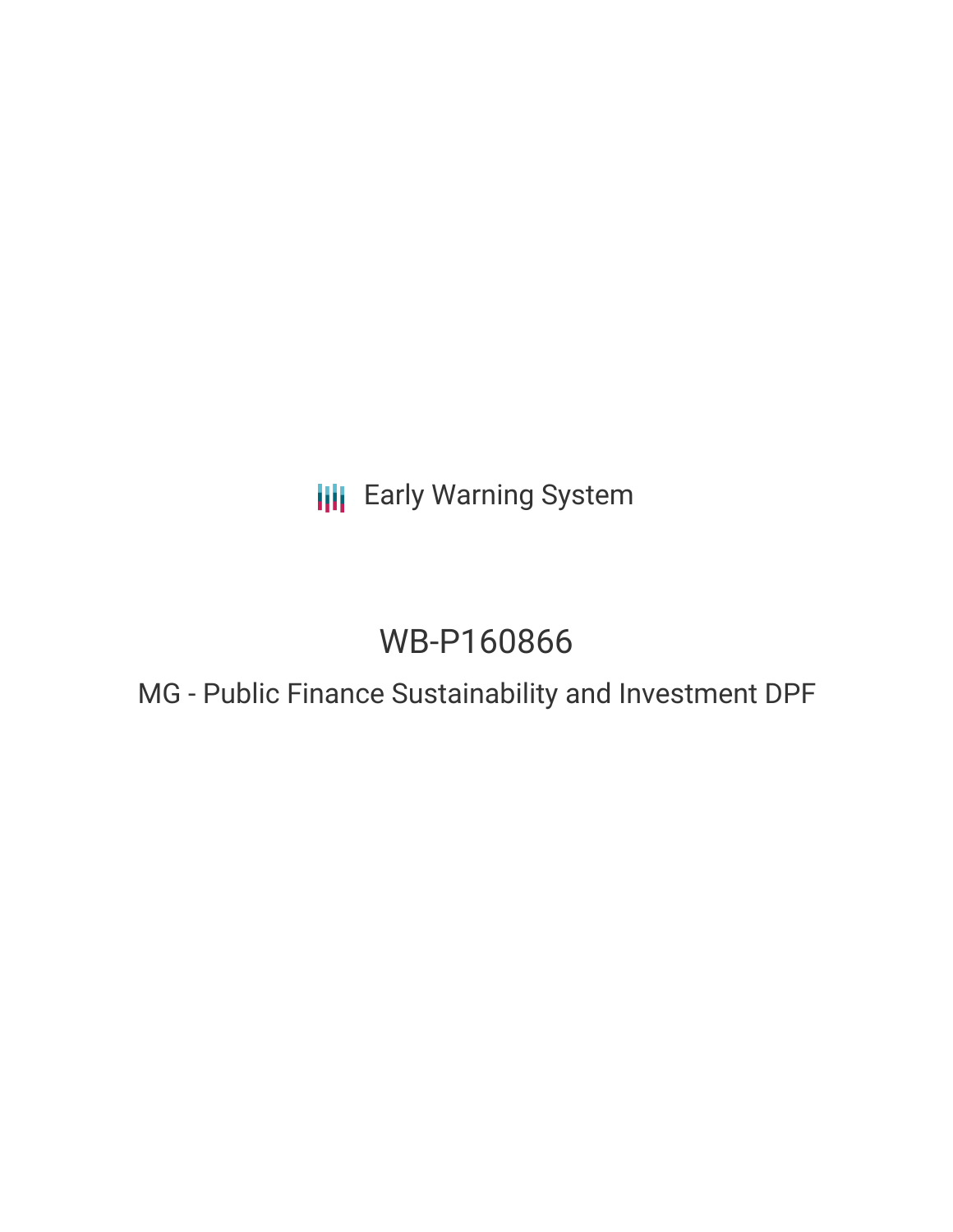

#### **Quick Facts**

| <b>Countries</b>               | Madagascar             |
|--------------------------------|------------------------|
| <b>Financial Institutions</b>  | World Bank (WB)        |
| <b>Status</b>                  | Active                 |
| <b>Bank Risk Rating</b>        | U                      |
| <b>Voting Date</b>             | 2016-11-22             |
| <b>Borrower</b>                | REPUBLIC OF MADAGASCAR |
| <b>Sectors</b>                 | Finance                |
| <b>Investment Amount (USD)</b> | \$65.00 million        |
| <b>Project Cost (USD)</b>      | \$65.00 million        |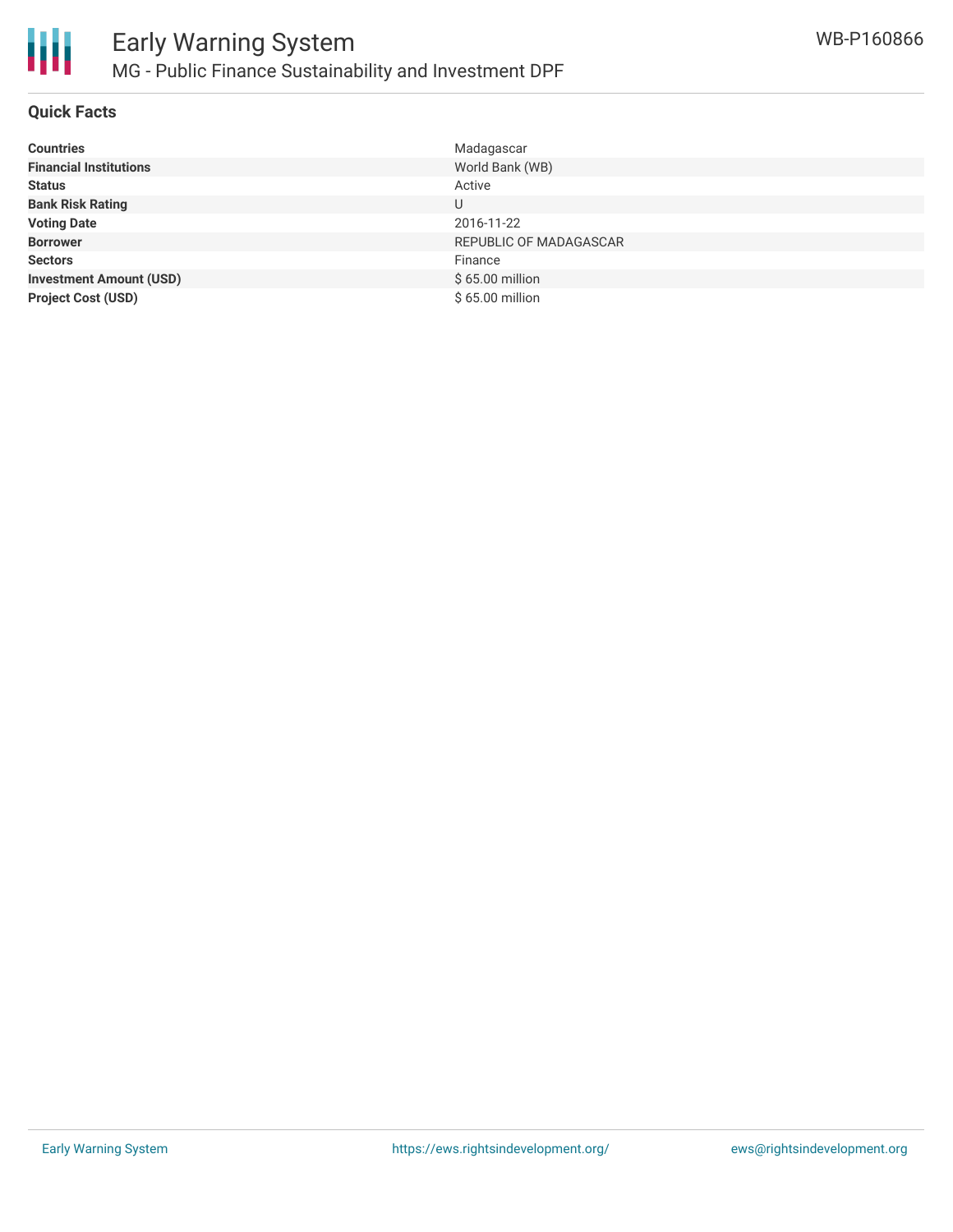

#### **Project Description**

The development objectives of the Public Finance Sustainability and Investment Development Policy Financing (DPF) Operation Project for Madagascar supports two pillars: (i) strengthening the fiscal framework, and (ii) improving the environment for investment. This program document presents a public finance sustainability and investment DPF for the Republic of Madagascar for the amount of special drawing right (SDR) 46.6 million. Progress towards political stability and poverty reduction requires Madagascar to build momentum in confronting its immense economic and development challenges. Despite the challenges, Madagascar has been building momentum in pursuing a reform agenda for economic recovery. Technical assistance provided by the World Bank and other partners will help strengthen institutional capacity in a post-crisis environment.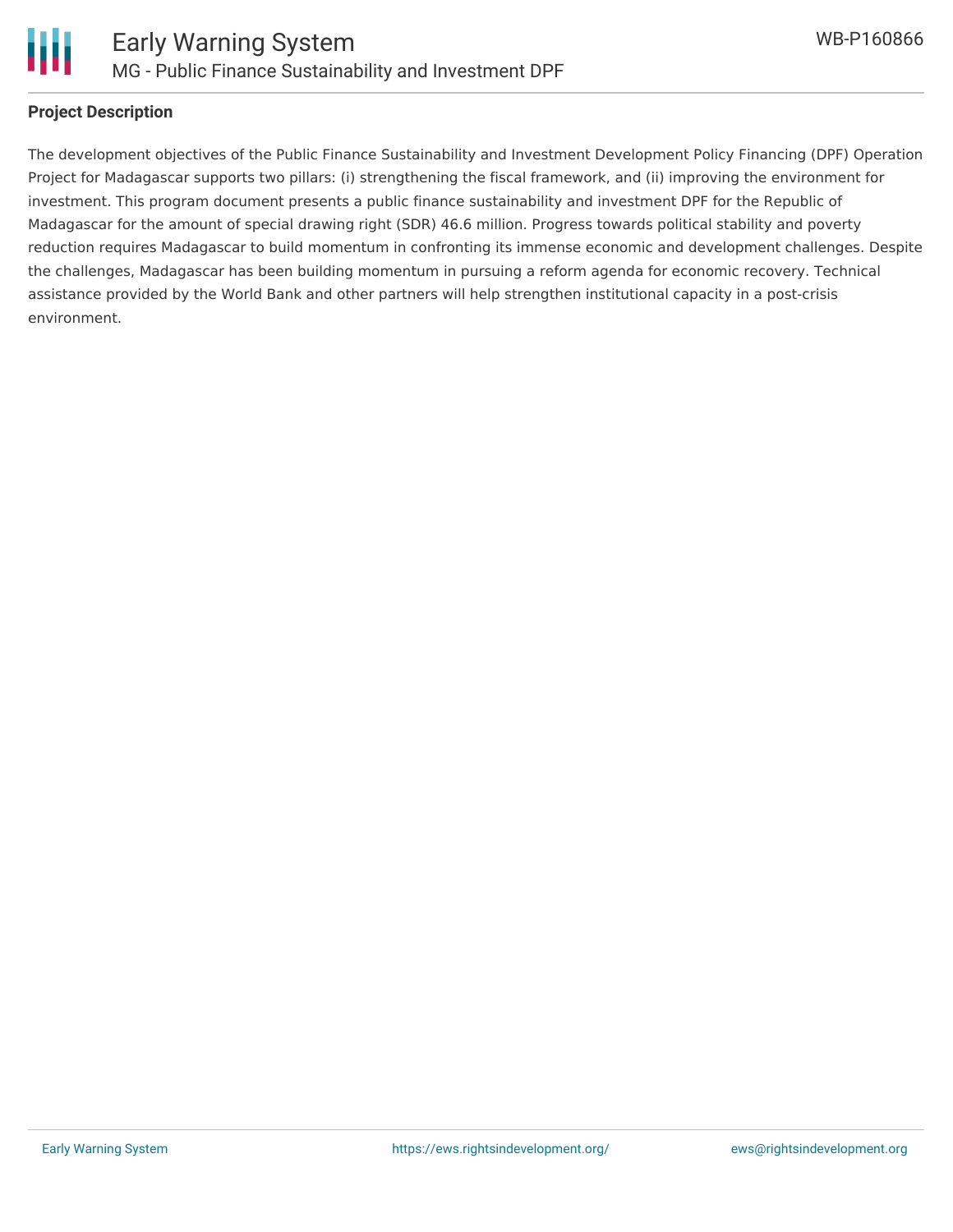

## Early Warning System MG - Public Finance Sustainability and Investment DPF

## **Investment Description**

World Bank (WB)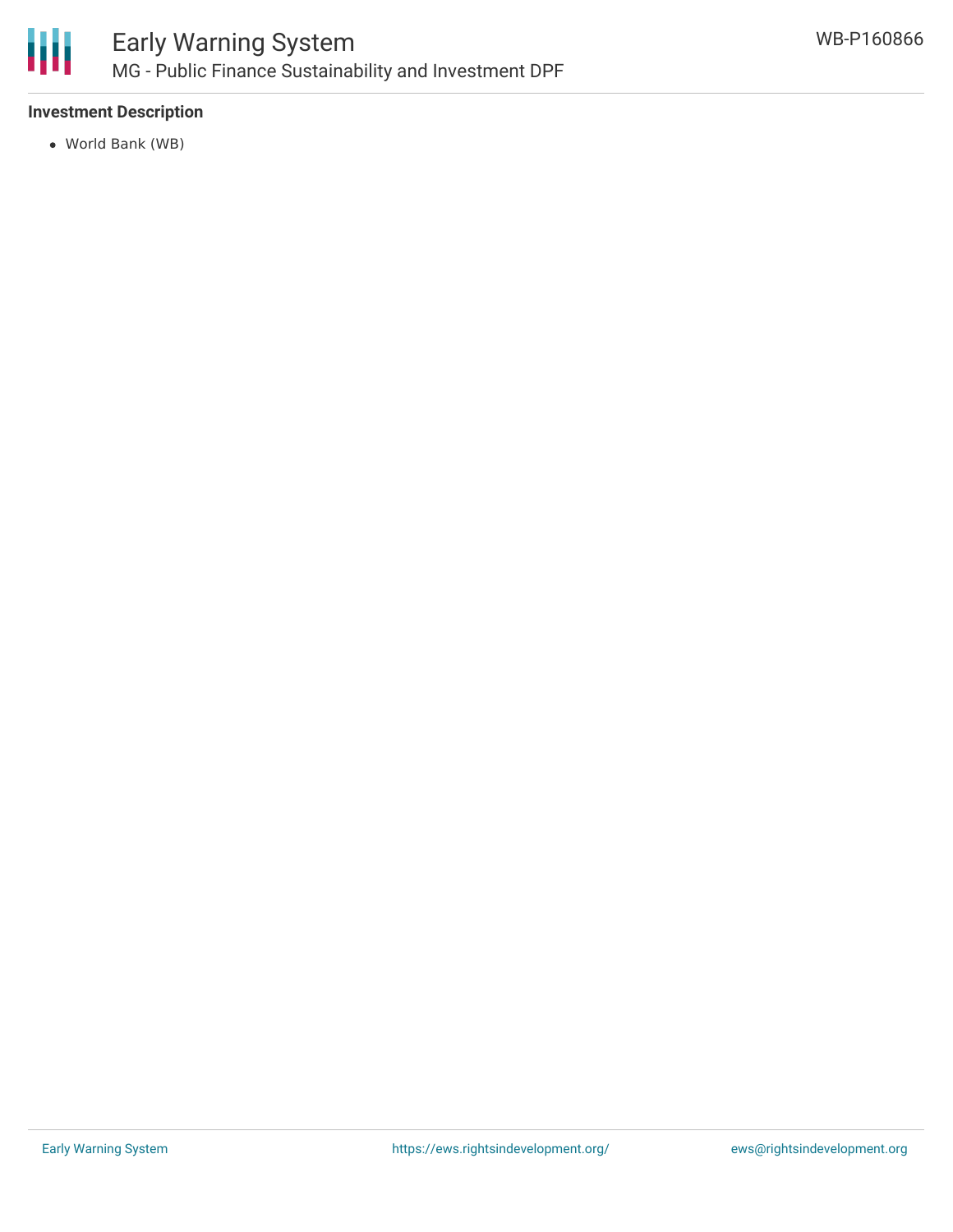

### **Contact Information**

Contact: Mr. Gervais Rakotoarimanana Title: Minister of Finance Tel: 261 20 22 646 81 Email:rfrancoismm@gmail.com

#### ACCOUNTABILITY MECHANISM OF WORLD BANK

The World Bank Inspection Panel is the independent complaint mechanism and fact-finding body for people who believe they are likely to be, or have been, adversely affected by a World Bank-financed project. If you submit a complaint to the Inspection Panel, they may investigate to assess whether the World Bank is following its own policies and procedures for preventing harm to people or the environment. You can contact the Inspection Panel or submit a complaint by emailing ipanel@worldbank.org. You can learn more about the Inspection Panel and how to file a complaint at:

http://ewebapps.worldbank.org/apps/ip/Pages/Home.aspx.